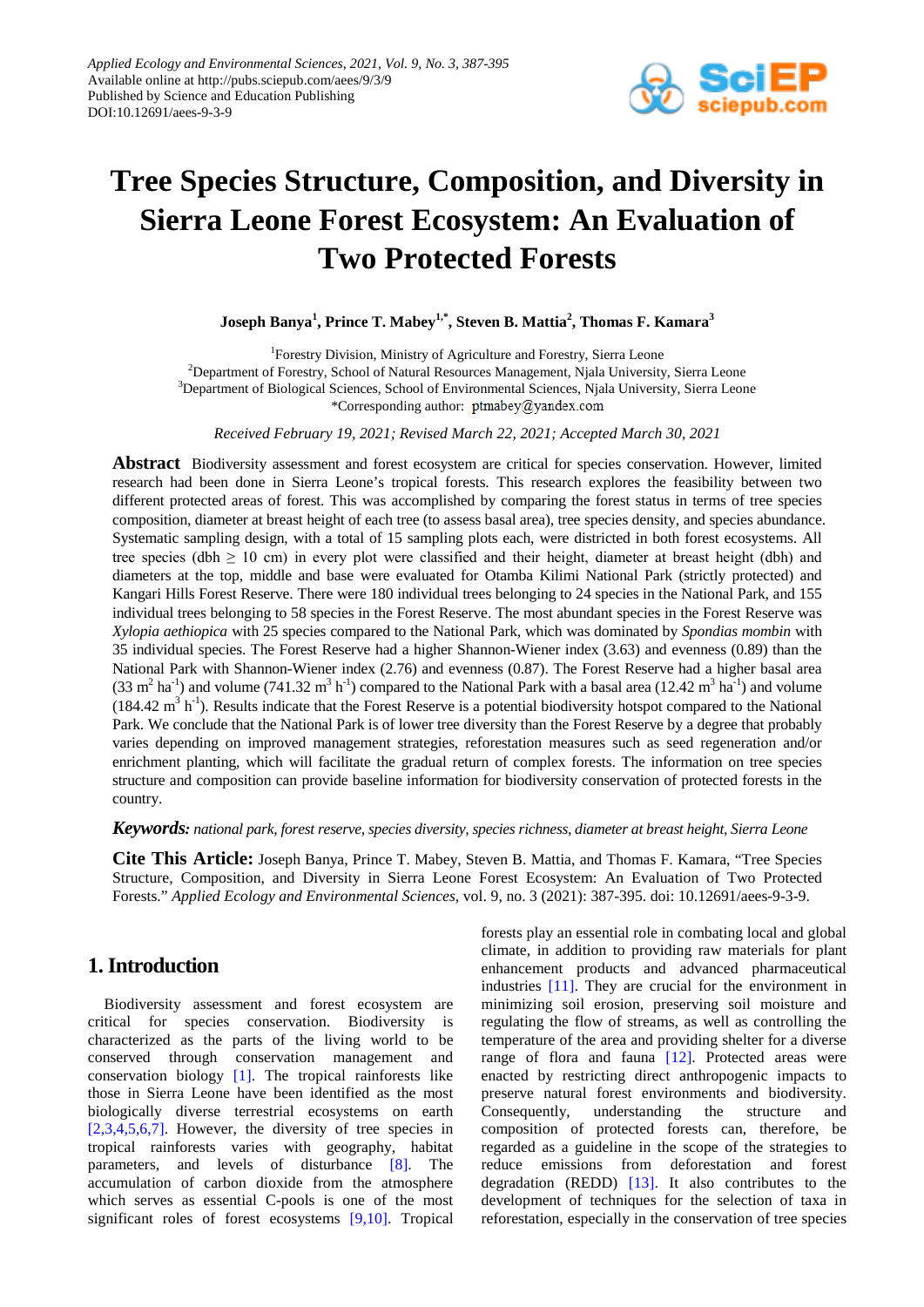diversity [\[14,15\].](#page-6-3) Comprehensive information on plant species structure, composition and abundance is the critical element for effective management approaches in the various forest ecosystems [\[16\].](#page-6-4) However, in order to evaluate the function of current protected areas and forests in REDD, a detailed and accurate evaluation of their potential resources is required [\[17\].](#page-6-5)

In Sierra Leone, information about protected areas is very scanty. In addition, the floristic compositions, types of plant communities, forest diversity, and population structure of tree species are not well researched and documented [\[18\].](#page-6-6) The current guiding principle in the forestry and wildlife sector has been ineffective in addressing emerging forest governance and management challenges [\[19\].](#page-6-7) The forestry act of 1988 remains the principal legal framework guiding the administration and regulation of forestry and protected areas in Sierra Leone [\[20\].](#page-6-8) The environmental management practices by the Environment Protection Agency (EPA) and other related environmental protection organizations are faced with several challenges due to the lack of effective and updated forest management regulations [\[21\].](#page-6-9) Thus, as the human population and per-capital spending are growing in the country, there is an increasing pressure on forests for timber, minerals, food, and biofuels such as firewood and charcoal that increases pressure on the natural forest [\[22,23\].](#page-6-10) A report by U.S Aid indicated that between 1975 and 2013, an average of 30% of Sierra Leone forest or around  $1,100 \text{km}^2$  had been degraded [\[24\].](#page-6-11) Deforestation enthused by commercial logging is particularly important for biodiversity conservation, as it reflects forest invasion and economic growth with crucial negative impacts on biodiversity and wildlife protection [\[25\].](#page-6-12) Forest cover removal can have a negative impact on the environment; the most dramatic impact is a loss of habitat for millions of species, and drastically promotes climate change [\[26\].](#page-6-13) Other factors contributing to the dramatic decline in floristic composition in Sierra Leone are illegal forest operations, inadequate human resource, and capacity in the Forestry Division, ineffective forest patrol, stoppage of annual royalty payments to communities, obsolete forestry legislation and regulations. Evaluation of forest structure and composition is beneficial in understanding the status of the tree structure, and diversity for conservation purposes [\[27\].](#page-6-14) Knowledge of the composition of species and the diversity of tree species is significant not only for understanding the structure of a forest community but also for planning and implementing community conservation approaches [\[28,29,30,31\].](#page-6-15) 

There is increasing international consensus on the need for successful prioritization, preparation, restoration and evaluation of the world's forests and the species diversity to address the challenges these ecosystems are facing. However, conservation measures must be accompanied by reliable data on the different components of forest biodiversity and also to understand how to restore, protect, and manage these habitats. Consequently, floristic studies are required to produce baseline data that are critical in formulating such management strategies. Given the existence of inadequate species checklists in the country's forest ecosystems, however, no comprehensive and accurate research on the floristic diversity of protected forests is recorded. The current study was undertaken to

evaluate the species composition, abundance, and diversity of two protected forests in Sierra Leone; the Outamba-kilimi National Park (strictly protected) and Kangarial hills non-hunting Forest Reserve. Data from this comprehensive inventory will provide the necessary information and enhance our understanding by documenting ecologically beneficial species and species of specific concern, hence establishing management strategies for forest biodiversity conservation. The main objective of this study was to evaluate the species composition, abundance, and diversity of two protected forests in Sierra Leone; the Outamba-kilimi National Park (strictly protected) and Kangarial hills non-hunting Forest Reserve.

# **2. Materials and Methods**

#### **2.1 Study Areas**

The Outamba Kilimi National Park is currently the only National Park in the far north of Sierra Leone on the border with the Republic of Guinea (9°46′10″N 12°01′34″W). The vegetation is primarily southern Guinea savanna woodland with isolated patches of forest with an area of 110,900 ha  $(1,109 \text{ km}^2)$  and an altitude of 200-480m. The reserve has small regions of raphia palm swamp-forest and riverine grassland terrain, which is mostly flat with few hills. The Mongo and Little Scarcies rivers flow southwest through the park. The area receives approximately 1000 mm of rainfall annually. Most of the park's roughly 2,200 mm of precipitation from June to September followed by a dry season lasting from about November to April.

The Kangari Hills Forest Reserve is a non-hunting forest reserve in the center of Sierra Leone (8°23′54″N 11°36′58″W). Lying between 200 and 500 meters above sea level, the reserve has an area of 8,573 hectares (85.73 km²). The hills are drained by a network of rivers and the valleys through which they flow support swamps which, once adopted, are suitable for agriculture, which is the main occupation of the inhabitants in the villages around them. At higher altitudes, at an altitude of 300–600 m, the vegetation is primarily closed moist forest, while at lower elevations, secondary forest, interrupted by bush fallow. The rainfall is bimodal with a mean annual rainfall of 3,500 mm with the rainy season ranging from May to October and the dry season from November to April. The soil in the study areas is the weathered and leached lateritic type, mainly acidic, yellow-brown and contain oxids of aluminum and iron. Its Kaolin clay is readily workable and free draining. Other clay minerals in progressively smaller amounts are gibbsite, chlorite, illite, quartz, and goethite. There is also a unique suite of interstratified minerals composed of illite with chlorite or vermiculite in various combinations.

#### **2.2. Sampling Procedures**

Systematic sampling techniques were used for the selection of sampling plots in both forest ecosystems guided by existing maps and information from the forest workers. At each interval of 50m, the sampling plots were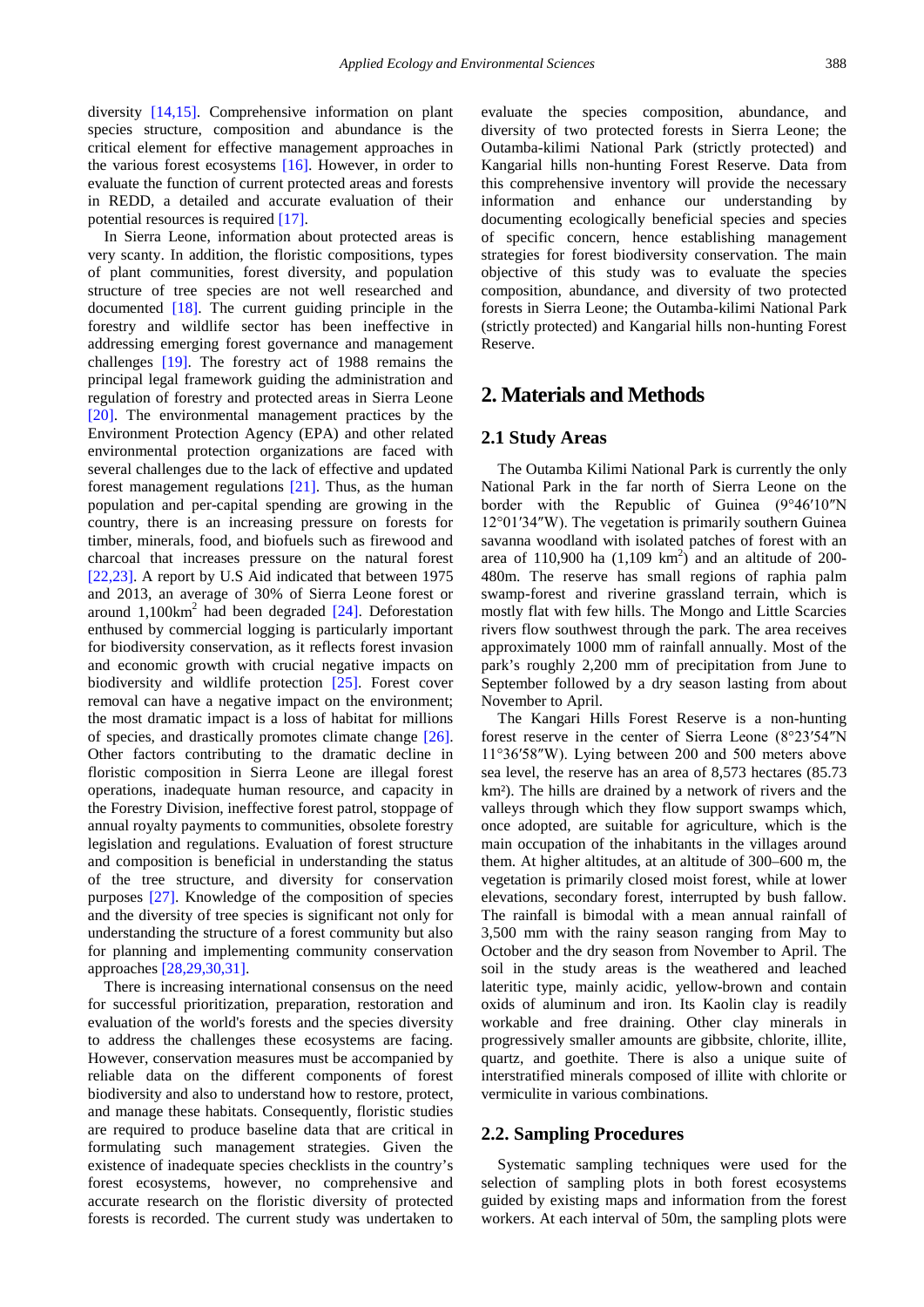surveyed with a square shape to the baseline. The sampling plots with a radius size  $(10 \times 10 \text{ m})$  were identified along the transect lines using Geographic Positioning System (elevation, latitude, and longitude) as recommended by Mueller-Dombois and Ellenberg [\[32\]](#page-6-16) and Chytry et al. [\[33\].](#page-6-17) A total of 30 sampling plots for trees ( $\geq 10$  cm) diameter at breast height, i.e., dbh and 1.3m above ground level, were demarcated. All plots were placed at least 100 m away from trekking trails to prevent anthropogenic impacts on the forest. The names of the tree types, height and dbh were recorded in each sampling plot and the Sunnto Clinometer [\[34\]](#page-6-18) was used to measure tree heights. Pressed samples were taken to the Njala University National Herbarium for identification and confirmation for some species that could not be identified directly on the field.

#### **2.3. Data Analysis**

#### **2.3.1. Tree Species Diversity**

The Shannon diversity index  $(H<sup>I</sup>)$  was used to measure the species abundance and richness and quantify the diversity of the woody species. This index takes both species abundance and species richness into account:

Shannon Weiner Diversity Index 
$$
(H) = -\sum_{i=1}^{s} pihpi
$$

where H' is the Shannon-Wiener diversity index; S is the total number of species in the community; pi is the proportion of S made up of the i species; Ln is the natural logarithm.

To determine the Evenness Index (E), the Pielou Evenness Index [\[35\]](#page-6-19) formula was used:

$$
Evenness Index (E) = \sum H / In(S),
$$

where E is the Pielou Evenness Index, ln is the normal logarithm, S number of species.

The Dominance Index (C) was determined using the formula:

$$
Dominance Index (C) = \sum (ni/N)^2,
$$

where C is the Dominance Index, ni is the number of individuals of a particular species, N is the total number of individuals of all species.

The Importance Value Index (IVI) was calculated using the quadrate method  $[32]$ . The (IVI) of species is defined as the sum of its relative density (RD), relative dominance (RD) and relative frequency (RF).

*Importance Value index* 
$$
(IVI) = RD + RF + RD
$$
,

which are calculated using the following equations:

Density (D) = 
$$
\frac{\text{Number of individuals of a species}}{\text{Area of all sample units}}
$$

Relative Density  $(RD)$ 

$$
= \frac{\text{Number of individual species}}{\text{Density for all species}} \times 100
$$

Frequency  $(F)$ 

Number of quadrats containing certain species

Total number of quadrats <sup>=</sup>

Relative Frequency  $(RF)$ 

 $=\frac{\text{Frequency of a certain species}}{\text{Total number of species}} \times 100$ 

Dominance  $(D) = \frac{\text{Basal area of a species}}{\text{Area of all sample units}}$ 

Relative Dominance (RD)

 $=\frac{\text{Dominance of one species}}{\text{Dominance of all species}} \times 100$ 

#### **2.3.2. Tree Basal Area**

The basal area  $(BA \text{ m}^2)$  of all trees in the sample plots was calculated using the formula:

$$
BA = \pi D^2 / 4
$$

where  $BA = Basal Area$ , and  $D = Di$ ameter at breast height (m)

The total basal area of trees in each sample plot was obtained and used to determine the per hectare equivalents.

#### **2.3.3. Volume**

The volume of each tree was calculated using the Newton's formul[a \[36\],](#page-6-20)

$$
Volume (V) = (h/6)(Ab + 4Am + At)
$$

where  $V =$  Tree volume  $(m^3)$ ,  $A_b$ ,  $A_m$  and  $A_t =$  tree crosssectional area at the base, middle and top of merchantable height, respectively  $(m^2)$  and h = tree height (m). Plot volumes were also obtained by adding the volumes of all the trees in the plot. The mean volume for sample plots was calculated by dividing the total plot volume by the number of sample plots (15 plots). Volume per hectare was calculated by multiplying the average volume per plot with the number of plots  $10\times10$ m per hectare (30 plots).

## **3. Results**

#### **3.1. Tree Species Diversity and Abundance**

A total of 335 individual tree species were recorded at both study sites where180 individual trees belonging to 24 species were enumerated in the National Park, and 155 individual trees belonging to 59 species were identified in the Forest Reserve (Apendix 1). However, a total of 73 tree species and 45 families were recorded at both sites, and 10 species were common between the two management systems. The Forest Reserve was dominated by *Xylopia aethiopica* and *Albizia zygia* with 25 and 10 individual species respectively, while the National Park was dominated by *Spondias mombin* and *Margaritaria discioides* with 35 and 32 individual species respectively. The Forest Reserve was dominated by the family Annonaceae (17.4%) and Mimosaceae (14.1%) of the total tree stand while the National Park was dominated by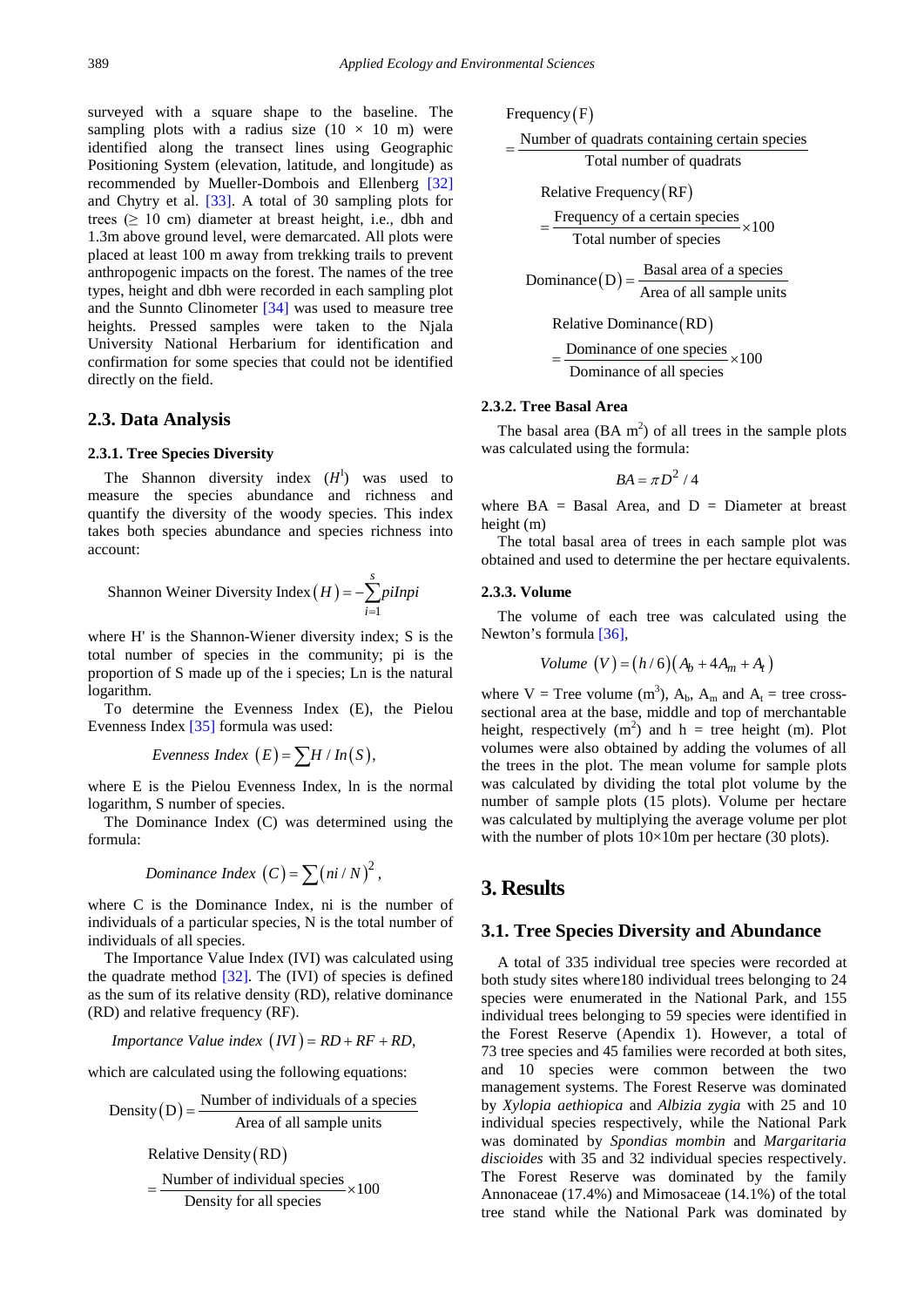Anacardiaceae (19.4%) and Caesalpiniaceae (18.8%) of the total tree stand. During the survey, four tree species that are endemic to the National Park were recorded: *Anisophyllea laurina*, *Diospyros thomasii*, *Diospyros heudelotii* and *Dialium guineense*. Biodiversity assessment usually focuses on the species level and diversity and is one of the most relevant measures used to evaluate ecosystem at various scales. In the present study, the Forest Reserve had a higher Shannon-Wiener index (3.63) and evenness (0.89) than the National Perk with Shannon-Wiener index (2.76) and evenness (0.87) [\(Table](#page-3-0)  [1\)](#page-3-0). However, this study reveals that seven of the tree species recorded were of importance to the International Union of Conservation of Nature (IUCN) conservation with one Endangered (*Placodiscus pseudostipularis*) and six Vulnerable (*Nauclea diderrichii, Milicia regia, Lophira alata, Heritiera utilis, Drypetes afzelii, Cryptosepallum tetraphyllum*). There were 25 species recorded in the small size class (10-30cm dbh), while 18 species were recorded in the size class of ≥30cm dbh.

**Table 1. Summary of the tree species variables obtained from both protected areas.**

<span id="page-3-0"></span>

|                         | <b>Protected Areas</b> |                      |  |
|-------------------------|------------------------|----------------------|--|
| <b>Variables</b>        | <b>Forest Reserve</b>  | <b>National Park</b> |  |
| Number of trees/ha      | 155                    | 180                  |  |
| Number of stems/ha      | 367                    | 382                  |  |
| Basal area/ha $(m2)$    | 33                     | 13                   |  |
| Volume/ha $(m3)$        | 741.3                  | 184.4                |  |
| Number of families      | 30                     | 15                   |  |
| Number of species       | 58                     | 24                   |  |
| Average height (cm)     | 38.4                   | 20.1                 |  |
| Mean Dbh (cm)           | 29                     | 19                   |  |
| Species evenness        | 0.89                   | 0.87                 |  |
| Shannon diversity index | (3.63506)              | 2.76399              |  |

## **3.2. Forest Structure**

At the National Park, 144 trees belonging to the small diameter class of 10 – 30 cm and 36 trees belonging to the large diameter class ≥30cm were enumerated, while 105

trees belonging to the small diameter class of  $10 - 30$  cm, and 50 trees belonging to the large diameter class ≥30cm were identified in the Forest Reserve. There was a decrease in the number of stems as the diameter increases. The number of stems was inversely proportional to the diameter sizes, which is typical of mature natural forest with a reverse J pattern of the dbh class frequency which indicates a healthy recruitment of the individuals in both protected areas. The lowest diameter class (10 - 20 cm) had the highest number of stems in both protected areas. This class had  $233$  stems ha<sup>-1</sup>, about  $61\%$  of the total stems ha $^{-1}$  in the National park. Similarly, there were 140 stems ha<sup>-1</sup>, about 38% of the total stems ha<sup>-1</sup> in the Forest Reserve. The overall mean wood volume recorded in the Forest Reserve was higher  $(741.32 \text{ m}^3 \text{ h}^{-1})$  than the overall mean wood volume recorded in the National Park (184.42  $m<sup>3</sup>$  h<sup>-1</sup>) [\(Table 1\)](#page-3-0). The overall basal area recorded in the Forest Reserve was higher  $(33 \text{ m}^2 \text{ ha}^{-1})$  than the overall basal area recorded in the National Park  $(13 \text{ m}^2 \text{ ha}^{-1})$ . An estimate of all parameters of the natural forests was done on individual trees and by plots. The linear function for estimating the height of trees measured for height in the field and the linear relationship between basal area and wood volume in the National Park was recorded as  $R^2 =$ 0.9067 and  $R^2 = 0.7554$  respectively (Figure 1) while the linear function for estimating the height of trees measured for height in the field and the linear relationship between basal area and wood volume in the Forest Reserve was recorded as  $R^2 = 0.0083$  and  $R^2 = 0.9988$  respectively (Figure 2). However, *Spondias mombin* had the highest species importance with an IVI of 20.7 followed by *Pterocarpus erinaceus* with IVI of 18.1 at the National Park, while Xylopia aethiopica had the highest species importance with an IVI of 14.5 followed by *Albizia zygia* with IVI of 5.2 at the Forest Reserve. Also, higher stem density was observed in the National Park (382 stems per ha), than the stem density recorded in the Forest Reserve (367 stems per ha), while the average DBH (29cm) and height (38.4m) recorded in the Forest Reserve was higher than the average DBH (19.8cm) and height (20.1cm) recorded in the National Park.



**Figure 1.** a) Linear function for the National Park and b) Regression of the volume and basal area of the National Park (NOTE: y → tree height (m),  $x \rightarrow DBH$  (cm))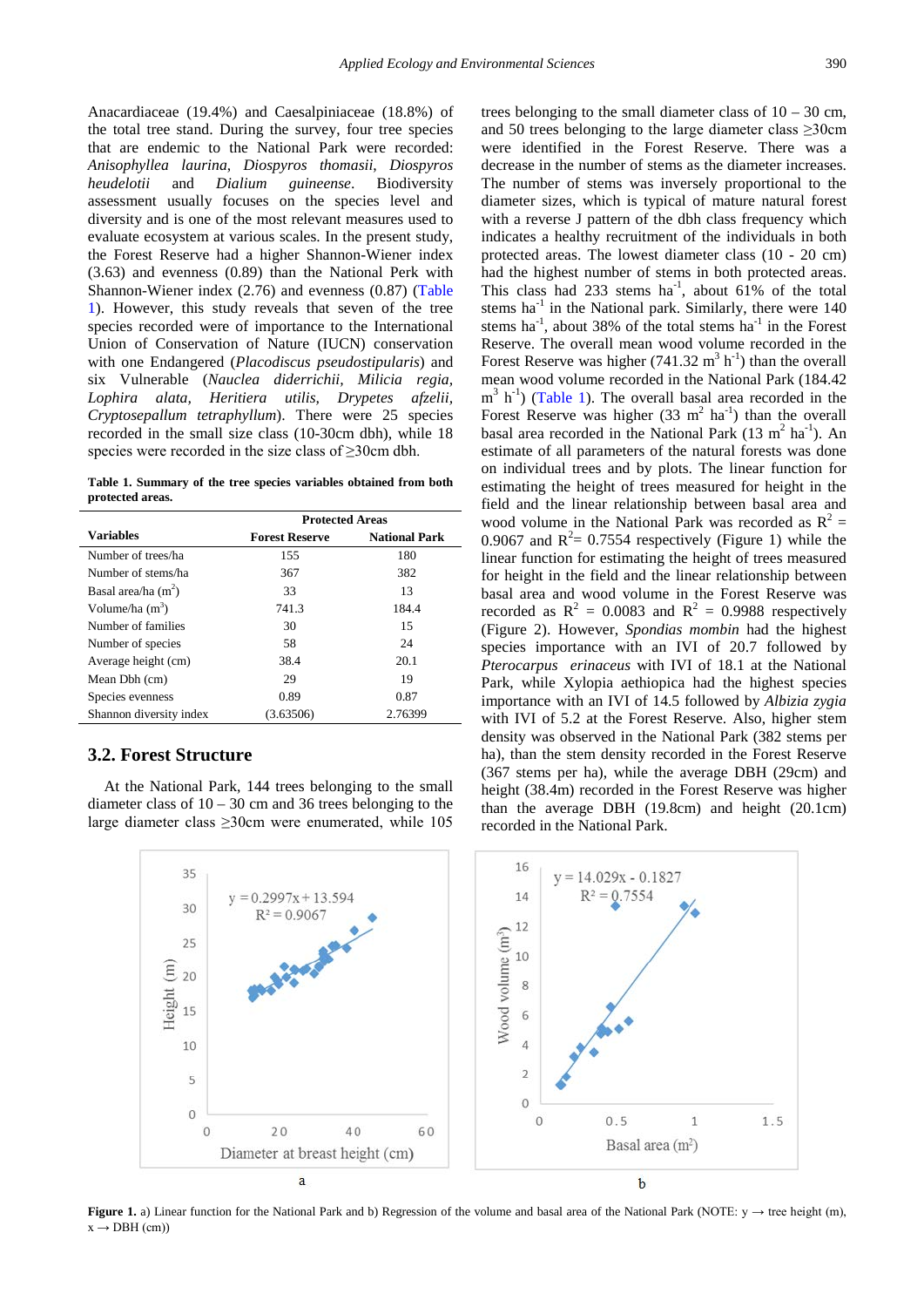

**Figure 2:** a) Linear function for the Forest Reserve and b) Regression of the volume and basal area of the Forest Reserve

### **4. Discussion**

The composition and diversity of plant species vary among regions with different conservation management systems. A total of 73 species with 72 genera and 45 families were enumerated in this study. Similarly, a total of 73 species distributed into 30 families and 65 genera were identified in the study conducted in Oban Forest Reserve in Nigeria [\[37\].](#page-6-21) In a survey conducted in the northern forest-savanna ecotone of Ghana, a total of 88 species belonging to 78 genera and 30 families were identified [\[38\].](#page-6-22) In contrast, Olajuyigbe and Jeminiwa [\[39\]](#page-6-23) recorded 60 tree species from 22 families in the Eda forest reserve ecosystems. Also, Sanwo et al. [\[40\]](#page-6-24) documented 63 species representing 65 genera and 25 families in a tropical forest reserve in southern Nigeria. A total of 108 species belonging to 99 genera and 57 families were identified in the Wof-Washa forest in Ethiopia [\[41\].](#page-6-25) The two protected areas were dominated by the families Annonaceae, Mimosaceae, Anacardiaceae, and Caesalpiniaceae of the total tree stand. Other dominant families were Moraceae, Euphorbiaceae, and Papilionaceae. This result is similar to the findings of Adekunle and Olagok [\[42\]](#page-6-26) that this set of tree species dominated the tropical rainforest ecosystem of southwest Nigeria. On the contrary, Meliaceae, Sterculiaceae, and Mimosoideae were reported as the families that dominated the tropical rainforest of Southwest Nigeria [\[43\],](#page-6-27) and in Southwest Ghana [\[38\].](#page-6-22) This variability in the floristic composition of the different forests studied could be attributed to the nature of the geological substrates and climatic variability.

The stableness of any habitat/population depends directly on diversity. In this study, the Shannon – Wiener diversity index for the Forest Reserve was comparatively higher (3.63) than that in the National Park. This finding is similar to other tropical rainforest reserves. For instance, Aigbe and Omokhua [\[37\]](#page-6-21) reported a Shannon's Diversity Index  $(H<sup>I</sup>)$  = 3.795 for a tropical forest reserve in Southeast Nigeria. In addition, Adekunle et al. [\[43\]](#page-6-27) recorded a  $H^I = 3.75$  and Parthasarathy [\[44\]](#page-6-28) reported

 $H<sup>I</sup> = 3.89$  for Forest Reserves in Nigeria and in India. respectively. This observation is contrary to Olajuyigbe and Jeminiwa, [\[39\]](#page-6-23) who recorded a lower  $H<sup>1</sup> = 3.22$  for Eda forest reserve ecosystems in the Southwest region of Nigeria while Adekunle and Olagok [\[42\]](#page-6-26) reported a higher  $H' = 4.02$ , in Southwest rainforests in Nigeria. The Forest Reserve ecosystem is within the average of stability. When compared to some rainforests around the world, particularly in Africa, the Forest Reserve could be considered to be species-rich. Hence, care is required because any activity requiring the removal of timber, poles, and fuelwood trees can result in this index being altered. Such alterations can cause loss and flora changes [\[45\],](#page-6-29) and increasing exploitation over the period will contribute to the depletion of the forest, contributing to decreasing the quality and availability of many forest products. On the other hand, Shannon – Wiener diversity index recorded in the National Park (2.76399) indicates normal species diversity. This is because the results recorded are within the good diversity range of 1.5 and 3.5 suggested by Kent and Coker [\[46\].](#page-6-30) Similarly, Maguzu et al. [\[47\]](#page-6-31) reported a lower Shannon – Wiener diversity index of 2.2717 for a Forest Reserve studied in the Muheza District–Tanga Region of Tanzania. However, if protection can be strengthened, natural regeneration would turn the National Park into a denser one. Such variability in the abundance and diversity of biodiversity may be attributed to the pattern of disruption obtained over decades through conservation management, and ecological adaptation and site factors.

Consequently, the interactions among the environmental, geographic, and edaphic factors influence the vegetation types and composition. The topography and environmental condition of an area could be related to the varying species composition and diversity in different ecosystems [\[48\].](#page-6-32) Higher rates of diversity in protected areas are mostly attributed to the level of conservation, level of disturbances in addition to fertile soil conditions, and relative humidity. Also, the difference in tree species composition between the Forest Reserve and the National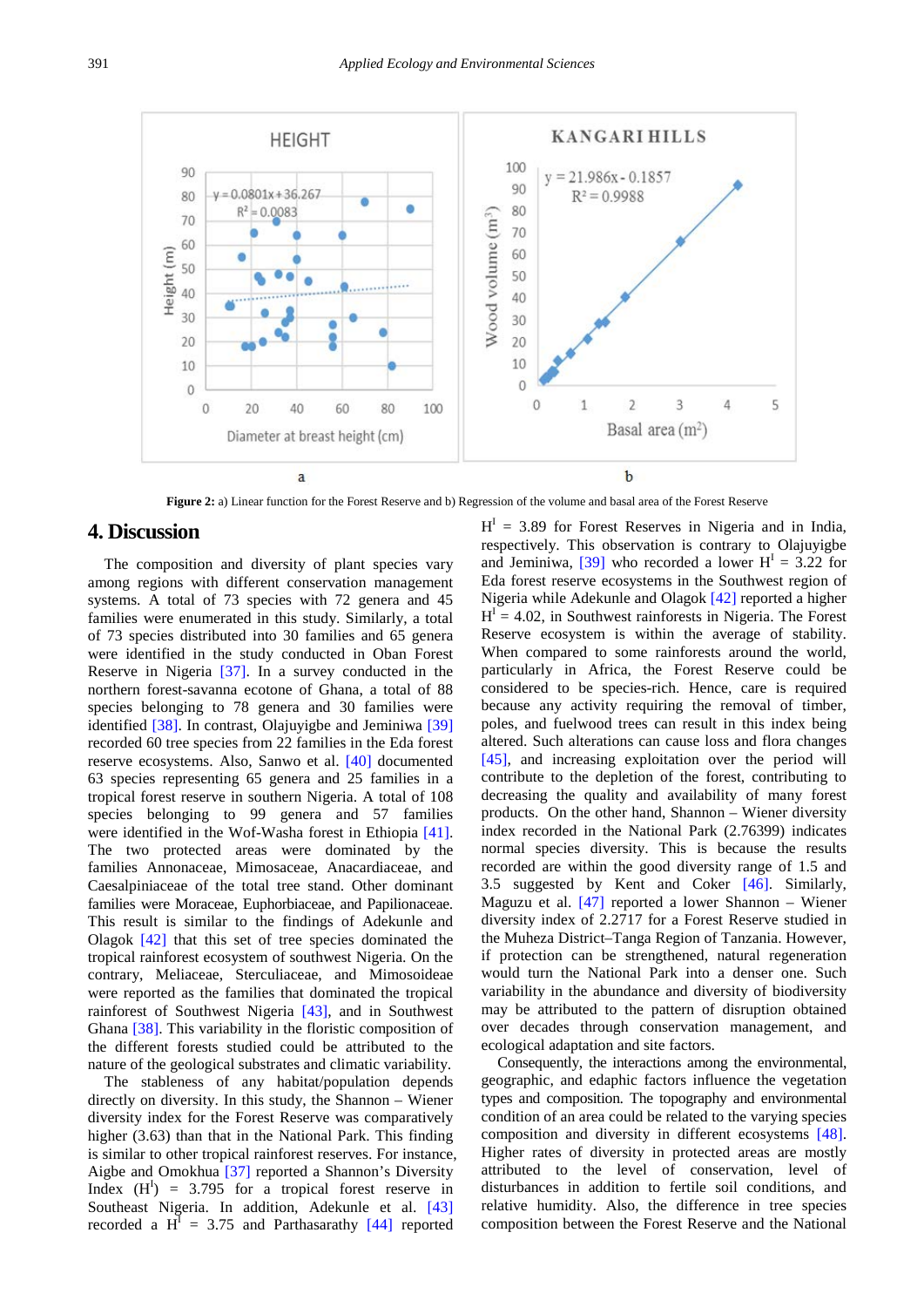Park may be attributed to the various vegetation types with the National Park being dominated by woodland savanna, grassland savanna and gallery forest. The higher tree species diversity in the Forest Reserve indicates that it is significant to place economic importance on the forest vegetation and other biodiversity.

Despite the frequent disturbances from illegal human activities on the Reserve Forest such as logging of firewood, the Forest Reserve recorded a higher basal area  $(33 \text{ m}^2)$  than the National Park. This is similar to the basal area reported by Aigbe and Omokhua [\[37\]](#page-6-21) who recorded a basal area/ha of 34.67  $m<sup>2</sup>$  in a tropical rainforest in Nigeria. On the contrary, Adekunle et al. [\[49\]](#page-6-33) and Kumar et al, [\[50\]](#page-6-34) reported a relatively lower basal area/ha for other tropical Forest Reserves of the world. The higher tree basal area recorded in the Forest Reserve could be attributed to the relatively regulated management with limited human utilization pressure. Also, the high annual precipitation rate and balanced tropical environment of the study area could have led to high tree growth. This may indicate that the Kangari Hills Forest Reserve is potentially one of the richest reserves left in Sierra Leone.

Also, higher stem density was observed in the National Park  $(382 \text{ stems ha}^{-1})$ , than the stem density recorded in the Forest Reserve  $(367 \text{ stems} \text{ha}^{-1})$ . This observation is similar to Duran et al.  $[51]$  who recorded 347 stems ha<sup>-1</sup> in 148 species distributed among 42 families in a tropical deciduous forest in Mexico. Also, the value is similar to the density recorded by Wilder [\[52\]](#page-7-1) while examining the vegetation composition and structure of the Taita Hills Forests (297 stems -  $578$  stems  $ha^{-1}$  at Chawia and Mbololo forests respectively). He also recorded that there were 301 stems ha<sup>-1</sup>, 380 stems ha<sup>-1</sup> and 386 stems ha<sup>-1</sup> of other forests Ronge, Ngangao and Sagalla respectively. The current results suggested that the forest is still good, but some interventions are needed to maintain and improve it.

The overall mean wood volume  $(741.32 \text{ m}^3 \text{ h}^{-1})$ recorded in the Forest Reserve is higher than  $45.22 \text{ m}^3 \text{ ha}^{-1}$ recorded by Adekunle et al. [\[43\]](#page-6-27) for Akure Forest Reserve in Southwest Nigeria, the  $391 \text{ m}^3$  ha<sup>-1</sup> reported by Wittmann et al. [\[53\]](#page-7-2) for a riparian forest in southeastern Brazil, and the  $406 - 416$  m<sup>3</sup> ha<sup>-1</sup> reported by Tonolli et al. [\[54\]](#page-7-3) for multilayer forest areas in Italy. The difference in such values may also be due to the different methods used for volume calculation, sampling capacity, differences in geographical location, soil parameters, and different environmental and climatic conditions. It is, however, evident that the management of protected areas has clear implications for the conservation of tree diversity in forest ecosystems. Management practices, for instance, might affect the potential longer-term role of the two protected areas in forest conservation.

## **5. Conclusions**

This study gives an insight into the structure, composition, and diversity of tree species in two protected areas in Sierra Leone. Species richness, Shannon Diversity Index, evenness were higher in the Forest Reserve than the National Parks. At the same time, the stem density in the National Park was higher than that in the Forest Reserve. Results indicate that the Forest Reserve is a potential biodiversity hotspot compared to the National Park. In summary, the findings of our research suggest that improved conservation management strategies are appropriate mechanisms to enhance tree species diversity in the National Park. Management interventions (such as enrichment planting with indigenous species) can further assist in the restoration of the National Park ecosystem to ensure sustainable biodiversity conservation. In addition, the higher biodiversity indices in the Forest Reserve suggests that the forest will continue to grow and become more diverse and stable if these conservation management strategies are maintained. Tree species with a low overall score for rarity should be regarded as rare, and hence, conservation interventions are needed to prevent them from going into extinction. This research provides baseline information on tree species structure and composition for biodiversity conservation of protected forests in Sierra Leone. However, further research on tree structure and composition of various ecosystems is needed in Sierra Leone.

## **Acknowledgements**

The authors are grateful to the forest guards at both the National Park and the Forest Reserve for their support during the fieldwork. We are also thankful to the staff of Njala University Herbarium for their technical support during the data collection of which the research was a success.

## **Conflicts of Interest**

The authors declare no conflict of interest.

## **References**

- <span id="page-5-0"></span>[1] Sarkar, S., "Biodiversity and environmental philosophy," An introduction. Cambridge University Press; 2005.
- <span id="page-5-1"></span>[2] Turner, I.M., "The Ecology of Trees in the Tropical Rainforest," Cambridge University Press. Cambridge 2001, 298.
- [3] Gillespie, T.W., Brock J., and Wright, C. W., "Prospects for quantifying structure, floristic composition and species richness of tropical forest," Int. J. Remote Sens. 25: 70-7. Feb 2004.
- [4] Onyekwelu, J.C., Mosandl, R., and Stimm, B., "Tree species diversity and soil status of primary and degraded tropical rainforest ecosystems in South-Western Nigeria," Journal of Tropical Forest Science. 20: 193-204. Jul. 2008.
- [5] Schmitt, C.B., Burgess, N. D., Coad, L., Belokurov, A., Besançon, C., Boisrobert, L., Campbell, A., Fish, L., Gliddon, D., Humphries, K., Kapos, V., Loucks, C., Lysenko, I., Miles, L., Mills, C., Minnemeyer, S., Pistorius, T., Ravilious, C., Steininger, M., and Winkel, G., "Global analysis of the protection status of the world's forests," Biological Conservation. 142: 2122-2130. Oct. 2009.
- [6] FAO. State of the World's Forests, 2011, FAO, Rome, 164 pp. https://agris.fao.org/agris
	- search/search.do?recordID=XF2006442233 (Accessed July 2020)
- [7] IUCN. Plants under pressure a global assessment. The first report of the IUCN Sampled Red List Index for Plants. Royal Botanic Gardens, Kew, UK, Natural History Museum, London, and International Union for Conservation of Nature 2010.
- <span id="page-5-2"></span>[8] Whitmore, T.C., "An Introduction to Tropical Rain Forests," Oxford University Press, NewYork, NY, USA, 2nd edition, 1998.
- <span id="page-5-3"></span>[9] Canadell, J.G., Le Quéré, C., Raupach, M.R., Field, C.B., Buitenhuis, E.T., Ciais, P., Conway, T.J., Gillett, N. P., Houghton,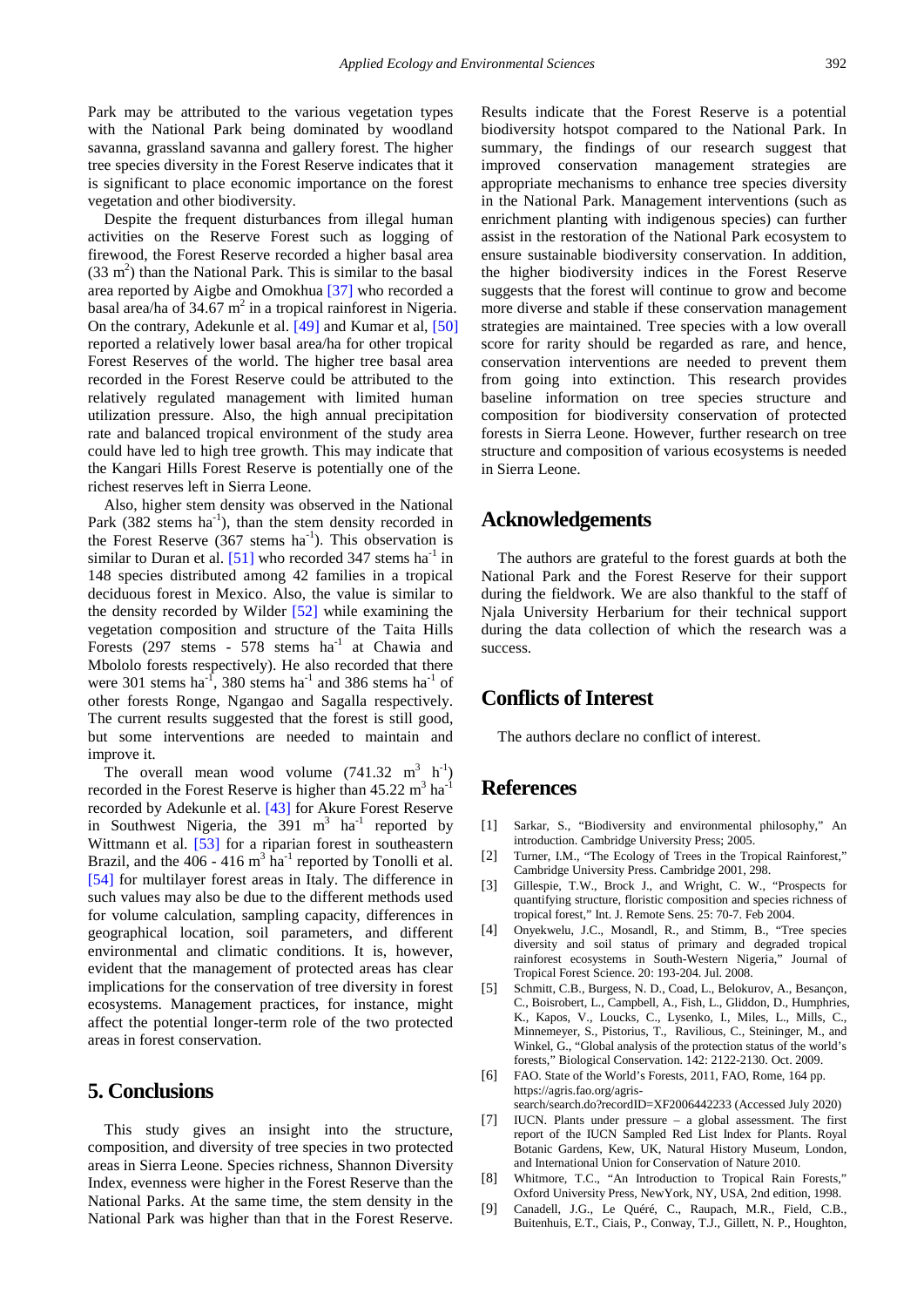R.A., and Marland, G., "Contributions to accelerating atmospheric CO2 growth from economic activity, carbon intensity, and efficiency of natural sinks," Proceedings of the national academy of sciences.104: 18866-70. Nov. 2007.

- [10] Denman, K.L., Brasseur, G., Chidthaisong, A., Ciais, P.C., Dickinson, R.E., Haugustaine, D., Heinze, C., Holland, E., Jacob, D., Lohmann, U., Ramachandran, S., da Silva Dias, P.L., Wofsy, S.C., and Zhang, X., "Couplings between changes in the climate system and biogeochemistry," Climate change. 499-587. Oct. 2007.
- <span id="page-6-0"></span>[11] Yeshitela, K., "Effects of anthropogenic disturbance on the diversity of foliicolous lichens in tropical rainforests of East Africa, Godere (Ethiopia), Budongo (Uganda) and Kakamega (Kenya)," Cuvillier Verlag; 2008.
- <span id="page-6-1"></span>[12] Lalfakawma., "Disturb and perish, conserve and flourish – regenerating forests," a review science vision. 10: 3-7. 2010.
- <span id="page-6-2"></span>[13] Griffiths, T., Seeing 'REDD, "Avoided deforestation and the rights of Indigenous Peoples and local communities," Forest Peoples Program. 2007, UNFCCC, (2007). https://www.issuelab.org/resources/11084/11084.pdf. (Accessed June 2020).
- <span id="page-6-3"></span>[14] Adhikari, Y.P., Fischer, A., and Fischer, H.S., "Micro-site conditions of epiphytic orchids in a human impact gradient in Kathmandu valley, Nepal, "Journal of mountain Science. 9: 331- 42. June. 2012.
- [15] Adhikari, Y.P., Fischer, A., and Pauleit, S., "Sustainable conservation perspectives for epiphytic orchids in the central Himalayas, Nepal," Applied Ecology and Environmental Research. 13: 753-67. Jan. 2015.
- <span id="page-6-4"></span>[16] Gutiérrez, A.G., and Huth, A., "Successional stages of primary temperate rainforests of Chiloé Island, Chile," Perspectives in Plant Ecology, Evolution and Systematics. 14: 243-56. Aug. 2012.
- <span id="page-6-5"></span>[17] Scharlemann, J.P., Kapos, V., Campbell, A., Lysenko, I., Burgess, N.D., Hansen, M.C., Gibbs, H.K., Dickson, B., and Miles, L., "Securing tropical forest carbon: the contribution of protected areas to REDD," Oryx. 44: 352-7. Jul. 2010.
- <span id="page-6-6"></span>[18] FAO W, "Progress towards sustainable forest managemen," FAO Forestry Paper. 2006; 147. FAO 2006. Global forest resources assessment 2005: progress towards sustainable forest management. FAO forestry paper 147.
- <span id="page-6-7"></span>[19] Sierra Leone Biodiversity Strategic Action Plan, 2017. https://www.cbd.int/doc/world/sl/sl-nbsap-v2-en.pdf (Accessed May 2020).
- <span id="page-6-8"></span>[20] (Sierra Leone Forestry Policy 2010). http://extwprlegs1.fao.org/docs/pdf/sie143754.pdf (Assessed May 2020).
- <span id="page-6-9"></span>[21] Schettino, S., Minette, L.J., Bermudes, W.L., Cacador, S.S., and Souza, A.P., "Ergonomic study of timber manual loading in forestry fomentation areas. Nativa," Pesquisas Agrárias e Ambientais. 5: 145-50. Mar. 2017.
- <span id="page-6-10"></span>[22] Akiwumi, F.A., "Strangers and Sierra Leone mining: cultural heritage and sustainable development challenges," Journal of cleaner production. 84: 773-82. Dec. 2014.
- [23] Morie, Sam., A.S.A.S.S.M., "Availability, Accessibility and the Road Map for Clean, Affordable, Effective and Efficient Energy for Sierra Leone; A six years Analysis from 2006 to 2011, International Journal of Scientific and Research Publications. 8: 543-553. May. 2018.
- <span id="page-6-11"></span>[24] U.S Aid Report, 2014., "Landscapes of West Africa: A Window on a Changing World. Land Use, Land Cover, and Trends in Sierra Leone. https://eros.usgs.gov/westafrica/land-cover/land-useland-cover-and-trends-sierra-leone. (Accessed March 2020).
- <span id="page-6-12"></span>[25] Brandt, J. S., and Nolte, C., Agrawal, A., "Deforestation and timber production in Congo after implementation of sustainable forest management policy," Land Use Policy. 52: 15-22. Mar. 2016.
- <span id="page-6-13"></span>[26] Shafroth, P.B., Schlatter, K.J., Gomez-Sapiens, M., Lundgren, E., Grabau, M.R., Ramírez-Hernández, J., Rodríguez-Burgueño, J.E., and Flessa, K.W., "A large-scale environmental flow experiment for riparian restoration in the Colorado River Delta," Ecological engineering. 106: 645-60. Sept. 2017.
- <span id="page-6-14"></span>[27] Mishra, A.K., Behera, S.K., Singh, K., Chaudhary, L.B., Mishra, R.M., and Singh, B., "Influence of abiotic factors on community structure of understory vegetation in moist deciduous forests of north India," Forest Science and Practice. 15: 261-73. Dec. 2013.
- <span id="page-6-15"></span>[28] Singh, S., Malik, Z.A., and Sharma, C.M., "Tree species richness, diversity, and regeneration status in different oak (Quercus spp.)

dominated forests of Garhwal Himalaya, India,"Journal of Asia-Pacific Biodiversity. 9: 293-300. Sep.2016.

- [29] Malik, Z.A., "Phytosociological behavior, anthropogenic disturbances and regeneration status along a latitudinal gradient in Kedarnath Wildlife Sanctuary (KWLS) and its adjoining areas. Garhwal, Uttarakhand: PhD thesis HNB Garhwal University Srinagar. 2014.
- [30] Malik, Z.A., and Bhatt, A.B., "Phytosociological analysis of woody species in Kedarnath Wildlife Sanctuary and its adjoining areas in Western Himalaya, India," Journal of forest and environmental science. 3: 149-63. Aug. 2015.
- [31] Kacholi, D.S., "Analysis of structure and diversity of the Kilengwe Forest in the Morogoro Region, Tanzania," International Journal of Biodiversity 2014 Volume 2014 Article ID 516840, 1-8.
- <span id="page-6-16"></span>[32] Mueller-Dombois, D., and Ellenberg, H., "Aims and methods of vegetation ecology," Wiley; 1974. (Accessed July 2020).
- <span id="page-6-17"></span>[33] Chytrý, M., and Otýpková, Z., "Plot sizes used for phytosociological sampling of European vegetation," Journal of Vegetation Science. 4: 563-70. Aug. 2003.
- <span id="page-6-18"></span>[34] Pretzsch, H., "Forest dynamics, growth, and yield," In Forest dynamics, growth and yield 2009 (pp. 1-39). Springer, Berlin, Heidelberg. (Accessed July 2020).
- <span id="page-6-19"></span>[35] Ludwig, J.A., Quartet, L., Reynolds, J.F., and Reynolds, J.F., "Statistical ecology: a primer in methods and computing," John Wiley & Sons; 1988.
- <span id="page-6-20"></span>[36] Husch, B., Beers, T.W., and Keenshaw, J.A., Jr. "Forest Mensuration. 4th edn. John Wiley & Sons, Inc., 2003 New Jersey, USA. (Accessed June 2020).
- <span id="page-6-21"></span>[37] Aigbe, H.I., and Omokhua, G.E., "Modeling diameter distribution of the tropical rainforest in Oban Forest Reserve," Journal of Environment and Ecology. 5: 130-43. 2014.
- <span id="page-6-22"></span>[38] Attua, E.M., and Pabi, O., "Tree species composition, richness and diversity in the northern forest-savanna ecotone of Ghana, "Journal of Applied Biosciences. 69: 5437-48. Oct. 2013.
- <span id="page-6-23"></span>[39] Olajuyigbe, S.O., and Jeminiwa, M.S., "Tree Species Diversity and Structure of Eda Forest Reserve, Ekiti State, Nigeria," Asian Journal of Research in Agriculture and Forestry. 19:1-12. Sep. 2018.
- <span id="page-6-24"></span>[40] Sanwo, S.K., Ige, P.O., Sosanya, O.S., and Ogunlaye, O.G., "Tree species diversity and forest stand dynamics in a tropical rainforest in Southern, Nigeria," Malaysian applied biology. 44: 65-73. 2015.
- <span id="page-6-25"></span>[41] Yirga, F., Marie, M., Kassa, S., and Haile, M., "Impact of altitude and anthropogenic disturbance on plant species composition, diversity, and structure at the Wof-Washa highlands of Ethiopia," Heliyon. 5: 22-84. Aug. 2019.
- <span id="page-6-26"></span>[42] Adekunle, V.A., and Olagoke, A.O., "The impacts of timber harvesting on residual trees and seedlings in a tropical rain forest ecosystem, southwestern Nigeria," International Journal of Biodiversity Science, Ecosystem Services & Management. 6: 131-138. Dec. 2010.
- <span id="page-6-27"></span>[43] Akindele, S.O., "Tree species diversity and structure of a Nigerian strict nature reserve," Tropical Ecology. 54, 275-89. 2013.
- <span id="page-6-28"></span>[44] Parthasarathy, N., "Changes in forest composition and structure in three sites of tropical evergreen forest around Sengaltheri, Western Ghats," Current science, 10, 389-93. 2001.
- <span id="page-6-29"></span>[45] Rao, M.B., Rao, P.N., Reddy, D.L., Rambabu, A.V.S., and Prasad, B.V., "Ecological changes in the tropical mangrove ecosystem due to human impact," Tropical Ecology 1987, 28: 232-238. 1987.
- <span id="page-6-30"></span>[46] Kent, M., and Coker, P., "Vegetation Description and Analysis, A. Practical Approach. C. R. C Press, Boca Rotam Ann Arbor," Belhaven Press, London.1992. 363 pp.
- <span id="page-6-31"></span>[47] Maguzu, J., Mndolwa, M., Pima, N.E., Bomani, F., and Solomon, P., "Tree Species Diversity and Their Potential Uses in Kizee Village Forest Reserve, Tanzania," Agriculture, Forestry and Fisheries. 6, 59. April. 2017.
- <span id="page-6-32"></span>[48] Pelissier, R., "Heterogente spatiale et dynamique d'une forest dense humide dans les Ghats Occidentaux de I'inde. Publications du Department d' Ecologie," Institute Francias de Pondichery. 37, 1997.
- <span id="page-6-33"></span>[49] Adekunle, V.A., Akindele, S.O., and Fuwape, J.A., "Structure and yield models of tropical lowland rainforest ecosystem of southwest Nigeria," Journal of Food, Agriculture and Environment. 2: 395-9. April. 2004.
- <span id="page-6-34"></span>[50] Kumar, A., Gupta, A.K., Marcot, B.G., Saxena, A., Singh, S.P., and Marak, T.T.C., "Management of forests in India for biological diversity and forest productivity, a new perspective," Volume IV: Garo Hills Conservation Area (GCA). Wildlife Institute of India –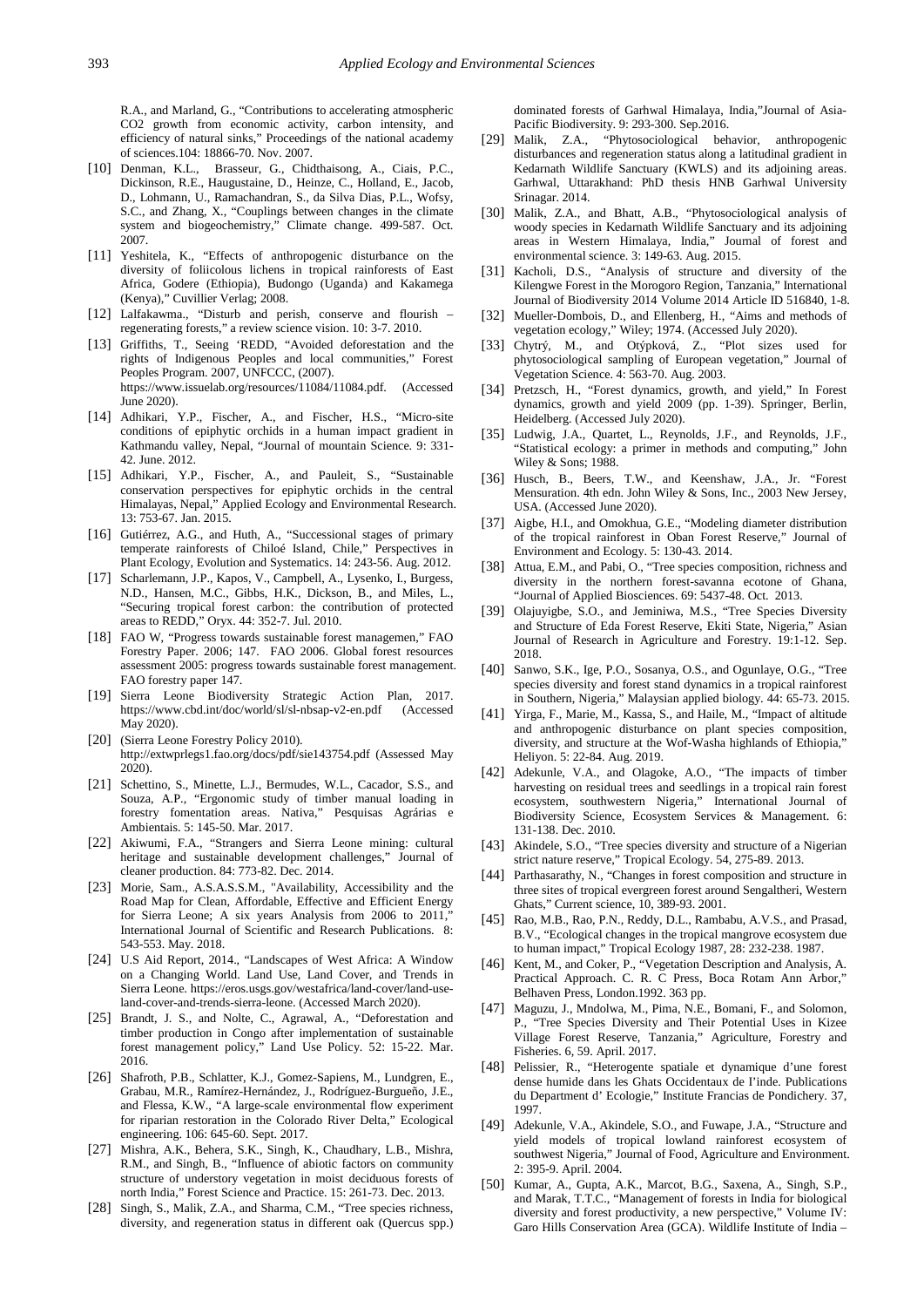USDA Forest Service collaborative project report, Wildlife Institute of India, Dehra Dun, 206. 2002.

- <span id="page-7-0"></span>[51] Durán, E., Meave, J.A., and Lott, E.J., "Segura, G., Structure and tree diversity patterns at the landscape level in a Mexican tropical deciduous forest, "Boletín de la Sociedad Botánica de México. 79: 43-60. 2006.
- <span id="page-7-1"></span>[52] Wilder, C., Brooks, T., and Lens, L., "Vegetation structure and composition of the Taita Hills forests,"Journal of East African natural history. 87: 181-7. Jan. 1998.

# **Appendix 1.**

- <span id="page-7-2"></span>[53] Wittmann, F., Zorzi, B.T., Tizianel, F.A., Urquiza, M.V., Faria, R.R., Sousa, N.M., de Souza Módena, É., Gamarra, R.M., and Rosa, A. L., "Tree species composition, structure, and aboveground wood biomass of a riparian forest of the Lower Miranda River, southern Pantanal, Brazil," Folia Geobotanica. 43: 397-411. Dec. 2008.
- <span id="page-7-3"></span>[54] Tonolli, S., Dalponte, M., Vescovo, L., Rodeghiero, M., Bruzzone, L., and Gianelle, D., "Mapping and modeling forest tree volume using forest inventory and airborne laser scanning," European Journal of forest Research. 130: 569-77. Jul. 2011.

| <b>Species</b>              | <b>Families</b>         | <b>Forest Reserve</b> | <b>National Park</b> |
|-----------------------------|-------------------------|-----------------------|----------------------|
| Albizia adianthifolia       | Mimosaceae              | 3                     | $\boldsymbol{0}$     |
| Albizia zygia               | Mimosaceae              | 10                    | $\boldsymbol{2}$     |
| Allanblackia parviflora     | Vegetable tallow tree   | $\mathbf{1}$          | $\boldsymbol{0}$     |
| Allophyllus africanus       | Sapindaceae             | $\boldsymbol{0}$      | 5                    |
| Amphimas pterocarpoides     | Papilionaceae           | $\mathbf{1}$          | $\boldsymbol{0}$     |
| Anisophyllea laurina        | Rhizophoraceae          | $\mathbf{1}$          | 3                    |
| Anisophyllea meniaudi       | Rhizophoraceae          | 1                     | $\mathbf{0}$         |
| Anthocleista nobilis        | Loganiaceae             | 1                     | $\mathbf{0}$         |
| Anthocleista procera        | Loganiaceae             | 1                     | $\mathbf{0}$         |
| Anthonotha macrophylla      | Caesalpiniaceae         | 3                     | $\mathbf{0}$         |
| Antiaris Africana           | Moraceae                | $\mathfrak{2}$        | 2                    |
| Blighia unijugata           | Sapindaceae             | 2                     | $\mathbf{0}$         |
| Bombax buonopozens          | Bombacaceae             | $\boldsymbol{2}$      | $\boldsymbol{0}$     |
| Borrasus aethiopica         | African palmyra palm    | $\boldsymbol{0}$      | $\mathfrak{2}$       |
| Canarium schweinfurthii     | <b>Burseraceae</b>      | 3                     | $\boldsymbol{0}$     |
| Cathormion altissimum       | Mimosaceae              | $\boldsymbol{2}$      | $\boldsymbol{0}$     |
| Carapa procera              | Meliaceae               | 3                     | $\boldsymbol{0}$     |
| Cassia seiberina            | Caesalpiniaceae         | $\boldsymbol{0}$      | 2                    |
| Ceiba pentandra             | Bombacaceae             | 0                     | $\overline{4}$       |
| Cleistopholis patens        | Annonaceae              | 1                     | $\mathbf{0}$         |
| Cleistanthus polystachyus   | Papilionaceae           | $\mathbf{1}$          | $\mathbf{0}$         |
| Cola chlamydantha           | Sterculiaceae           | $\boldsymbol{0}$      | 3                    |
| Cola latieritia             | Sterculiaceae           | $\boldsymbol{0}$      | 1                    |
| Cryptosepallum tetraphyllum | Caesalpiniaceae         | 1                     | $\boldsymbol{0}$     |
| Cynometra leonensis         | Caesalpiniaceae         | 1                     | $\mathbf{0}$         |
| Dialium guineense           | Caesalpiniaceae         | 1                     | 24                   |
| Daniellia thurifera         | Caesalpiniaceae         | 1                     | $\boldsymbol{0}$     |
| Daniellia ogea              | Caesalpiniaceae         | 1                     | 3                    |
| Diospyros heudelotii        | Ebenaceae               | 1                     | 1                    |
| Diospyros thomasii          | Ebenaceae               | 2                     | 1                    |
| Drypetes Africana           | Euphorbiaceae           | $\mathbf{1}$          | $\boldsymbol{0}$     |
| Drypetes afzelii            | Euphorbiaceae           | 3                     | $\boldsymbol{0}$     |
| Erythrophleum ivorense      | Caesalpiniaceae         | $\boldsymbol{0}$      | 4                    |
| Fagara macrophylla          | Rutaceae                | 1                     | $\mathbf{0}$         |
| Ficus mucuso                | Moraceae                | 2                     | 3                    |
| Funtumia Africana           | Apocynaceae             | 6                     | 5                    |
| Garcinia smeathmannia       | Garcinia polyantha Oliv | 1                     | $\boldsymbol{0}$     |
| Hannoa klaineana            | Simaroubaceae           | $\mathbf{1}$          | $\mathbf{0}$         |
| Heritiera utilis            | Sterculiaceae           | 2                     | 0                    |
| Hibiscus sterculifolius     | Malvaceae               | $\boldsymbol{0}$      | 5                    |
| Homalium Africana           | Flacourtiaceae          | 1                     | $\mathbf{0}$         |
| Holarrhena floribunda       | Apocynaceae             | 1                     | 0                    |
| Hymenocardia lyrata         | Euphorbiaceae           | $\mathbf{1}$          | $\boldsymbol{0}$     |
| Lophira alata               | Ochnaceae               | $\overline{c}$        | $\mathbf{0}$         |
| Macaranga barteri           | Euphorbiaceae           | 5                     | $\mathbf{0}$         |
| Macaranga heudelotii        | Euphorbiaceae           | 1                     | $\mathbf{0}$         |
| Margaritaria discioides     | Euphorbiaceae           | $\overline{0}$        | 32                   |
| Milicia regia               | Moraceae                | 3                     | 3                    |
| Musanga cecropioides        | Moraceae                | 5                     | $\boldsymbol{0}$     |